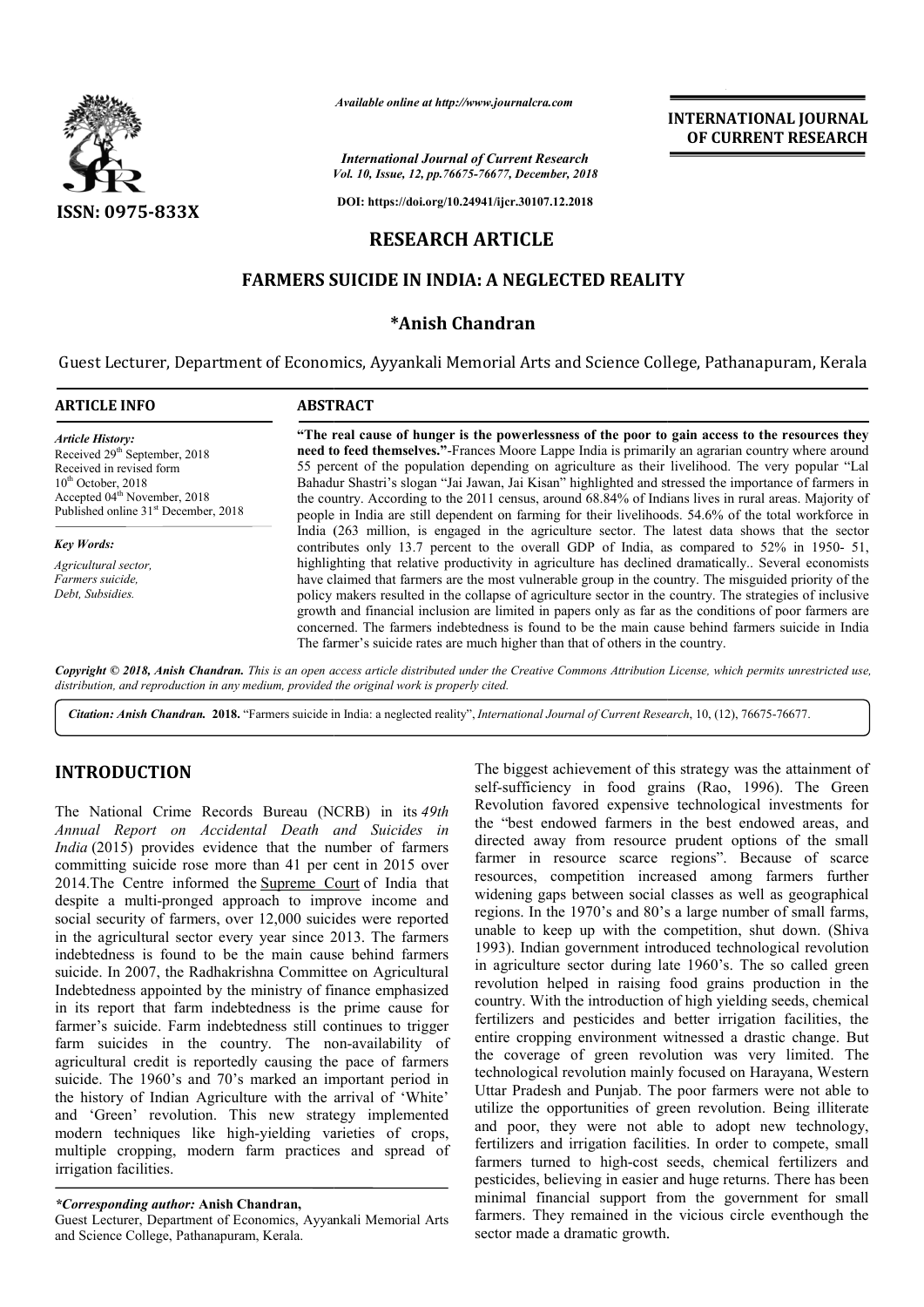| Sl.No          | Year | Total suicides | Farmers suicide | Farmers suicide as a percent of total suicides |
|----------------|------|----------------|-----------------|------------------------------------------------|
| 1              | 1995 | 89178          | 10720           | 12                                             |
| $\overline{2}$ | 1996 | 88241          | 13729           | 15.6                                           |
| 3              | 1997 | 95829          | 13622           | 14.2                                           |
| 4              | 1998 | 104713         | 16015           | 15.3                                           |
| 5              | 1999 | 110587         | 16082           | 14.5                                           |
| 6              | 2000 | 108593         | 16603           | 15.3                                           |
|                | 2001 | 108506         | 16415           | 15.1                                           |
| 8              | 2002 | 110417         | 17971           | 16.3                                           |
| 9              | 2003 | 110579         | 17143           | 15.5                                           |
| 10             | 2004 | 113697         | 18241           | 16                                             |
| 11             | 2005 | 113914         | 17131           | 15                                             |
| 12             | 2006 | 118112         | 17060           | 14.4                                           |
| 13             | 2007 | 122637         | 16632           | 13.6                                           |
| 14             | 2008 | 125017         | 16196           | 13                                             |
| 15             | 2009 | 127151         | 17368           | 13.7                                           |
| 16             | 2010 | 134599         | 15964           | 11.9                                           |
| 17             | 2011 | 135585         | 14027           | 10.3                                           |
| 18             | 2012 | 135445         | 13754           | 10.2                                           |
| 19             | 2013 | 134799         | 11,772          | 8.7                                            |
| 20             | 2014 | 109456         | 12,360          | 11.3                                           |
| 21             | 2015 | 133623         | 12,602          | 9.43                                           |

**Table 1. Farmers Suicides as a percentage of total suicide in India**

Source: National Crime Records Bureau (NCRB)

The increase in profitability of agriculture caused many landlords to take a new interest in farming, evicting tenants so that they may farm the land themselves. This made less land available to small farmers, as large farmers and landlords were increasingly repossessing the land for their own use. Even if they did not evict the tenant, many times landlords would charge higher rent or crop share or rotate the tenants among the different plots of land so they were not able to acquire any rights to their land (Singh 1984). The rapid increase in the cultivation cost of various crops has been a main problem for farmers in the last three decades. The liberalization policy of government in 1991 paved the way for the bad performance of the agricultural sector. Indian government was forced to adopt the liberal policy under Structural Adjustment Programme in the wake of economic crisis of 1991. Since the introduction of economic reforms in India, the agricultural sector was neglected. The neo-liberal policies stood for industrial and service sector of the country. 26 years of economic reforms have given farmers access to expensive and promising biotechnology. These reforms have not led to crop insurance, land irrigation, or enough bank loans. Reforms opened Indian farmers to global competition. The Rangarajan Committee on Financial Inclusion (2008) pointed out that around 66 percent of the marginal farmers are continuously depending on informal sources of credit. The Report of the Task Force on Credit-Related Issues of Farmers (2009) also came with the same finding that the dominance of moneylenders has been continuing even after the introduction of doubling of farm credit policy. The data published by the Commission for Agriculture Costs and Prices (CACP) regarding the cost of cultivation of different crops shows that most of the food grain and non-food grain crops in the country have incurred losses right from the early 1990s onwards.

#### **Why farmers suicide in India?**

Farmers' suicides are the most tragic and dramatic symptom of the crisis of survival faced by Indian farmers. Rapid increase in indebtedness is at the prime reason of farmers' taking their lives. Debt is the indication of a negative economy. According to the National Crime Records Bureau (NCRB), a total of 284,694 Indian farmers have committed suicide in the last 18 years.

The rate of suicides among farmers is 47% higher than the general population. And, in addition, the suicide mortality rate between 1996 and 2005 amongst male farmers is 26% higher when compared to male non-farmers (Mishra 2007). The actual counts of farmers suicides are much more higher than the official data. A majority of the farmers suicides were concentrated in five major agricultural states of the India namely Maharashtra, Madhya Pradesh, Andhra Pradesh, Karnataka and Chhattisgarh.

The major reasons for farmers suicides in India are:

- **Financial Crisis and Economic Debt** The financial pressure related to the farm crisis and climatic variations (drought and flood) which add to the economic problem. The ultimate result is that the farmers are not in a condition to run their day to day activities. The study shows that 90 percent of the farmers suicides were related to debt and financial pressures. The pathetic situation is that about 80 % of the farmers debts ranges between one to 3 lakhs. More than 200,000 farmers have taken their lives since 1997. On average, there has been one farmer's suicide every 32 minutes since 2002.
- **Impact of Neo liberal policies on agricultural sector**-Most of the studies show that the introduction of neo liberal policy in India paved the way for the decline of importance of agriculture sector. The liberalization, privatization and globalization policy of India which was introduced in 1991 as a part of structural adjustment programme suggested by Bretton Woods sisters neglected the primary sector. The supports and subsidies given to the agriculture sector were taken away and manufacturing and services sector were given priority. The neglect of the agriculture sector by policy makers is perceived to have caused a huge strain on the rural economy of the country. Apart from having economic impacts, this has started showing serious social implication on the lives of farmers. The general dissatisfaction amongst farmers has culminated in a serious social issue in the form of farmers suicides.

The Agreement on Agriculture (AoA) with World Trade Organization also was a setback to Indian farmers. The agreement stood for the reduction of subsidies to farmers. The